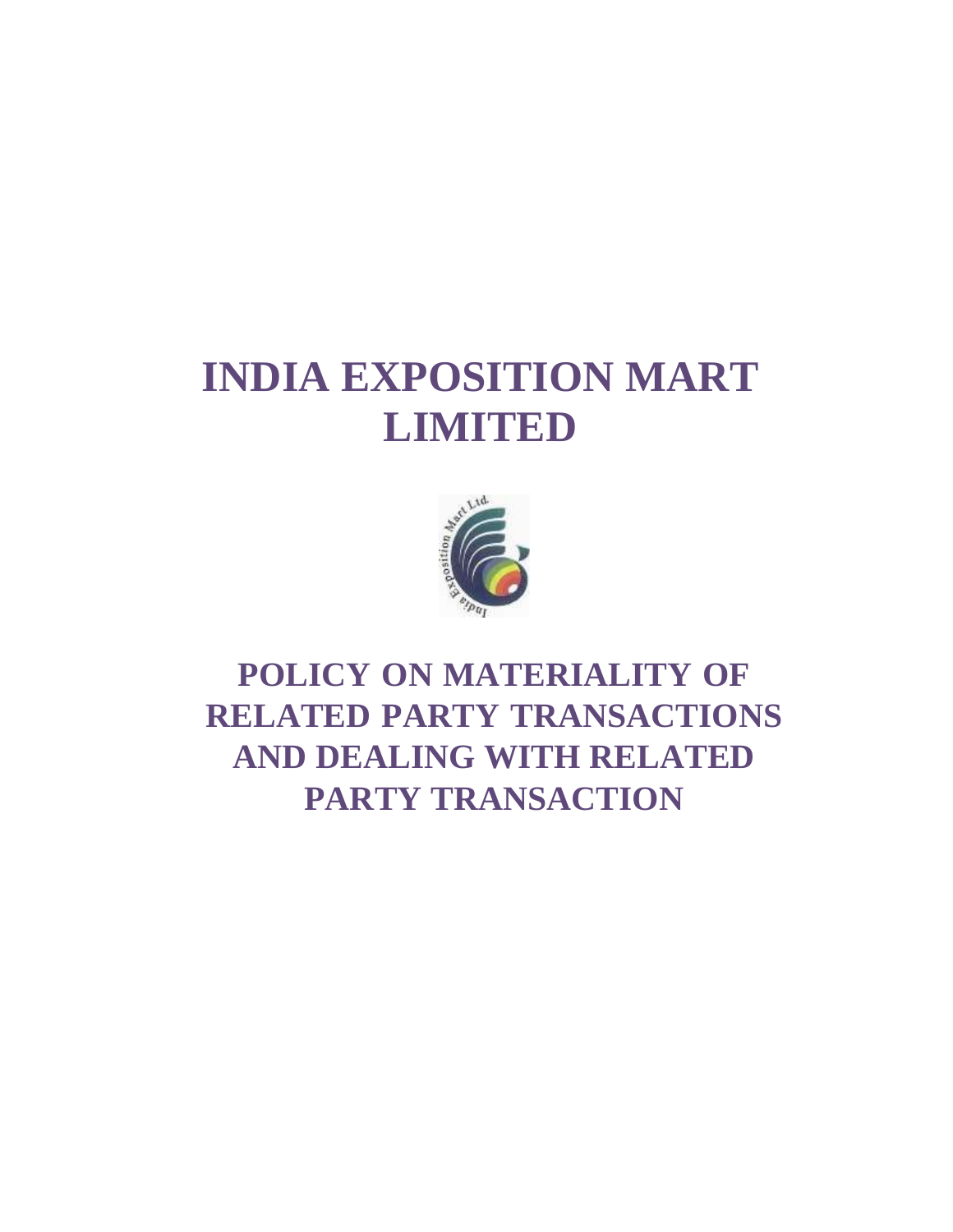

# **1. TITLE AND COMMENCEMENT**

- 1.1 This policy shall be called the 'Policy on materiality of related party transactions and dealing with related party transactions'.
- 1.2 The said Policy came into force with effect from the 29<sup>th</sup> day of December, 2021.

#### **2. OBJECTIVE**

- 2.1 The corporate governance norms through Section 188 of the Companies Act, 2013, as amended and the rules framed thereunder ("**Companies Act**") and Regulation 23 of the Securities and Exchange Board of India (Listing Obligation and Disclosure Requirements) Regulations, 2015, as amended ("**SEBI Listing Regulations**") require the companies to have improved transparency and appropriate process for approval of the related party transactions. Therefore, pursuant to Section 188 of the Companies Act and Regulation 23 of the SEBI Listing Regulations requires the Company to formulate a policy on materiality of related party transactions and on dealing with related party transactions.
- 2.2 Thus, the board of directors ("**Board**") of the Company has adopted the following policy with regard to related party transactions. The policy will be reviewed by the Audit Committee on an annual or "need" basis. Any modifications, revision to the policy shall be proposed by the Committee to the Board for approval.

#### **3. DEFINITIONS**

- i. **"Act"** shall mean the Companies Act, 2013 and the Rules framed thereunder, including any modifications, clarifications, circulars or re-enactment thereof.
- ii. "**Arm's length transaction**" means a transaction between two related parties that is conducted as if they were unrelated, so that there is no conflict of interest.
- iii. "**Audit Committee**" means the audit committee of the board of directors of the Company.
- iv. "**Board**" means the Board of directors of the Company.
- v. "**Company**" or "**IEML**" means India Exposition Mart Limited.
- vi. **"Key Managerial Personnel" or** "**KMPs**" means Key Managerial Personnel as defined under the Act and includes:
	- (i) the Whole Time Director;
	- (ii) Managing Director, or Chief Executive Officer or Manager;
	- (iii) Chief Financial Officer.
	- (i) Company Secretary; and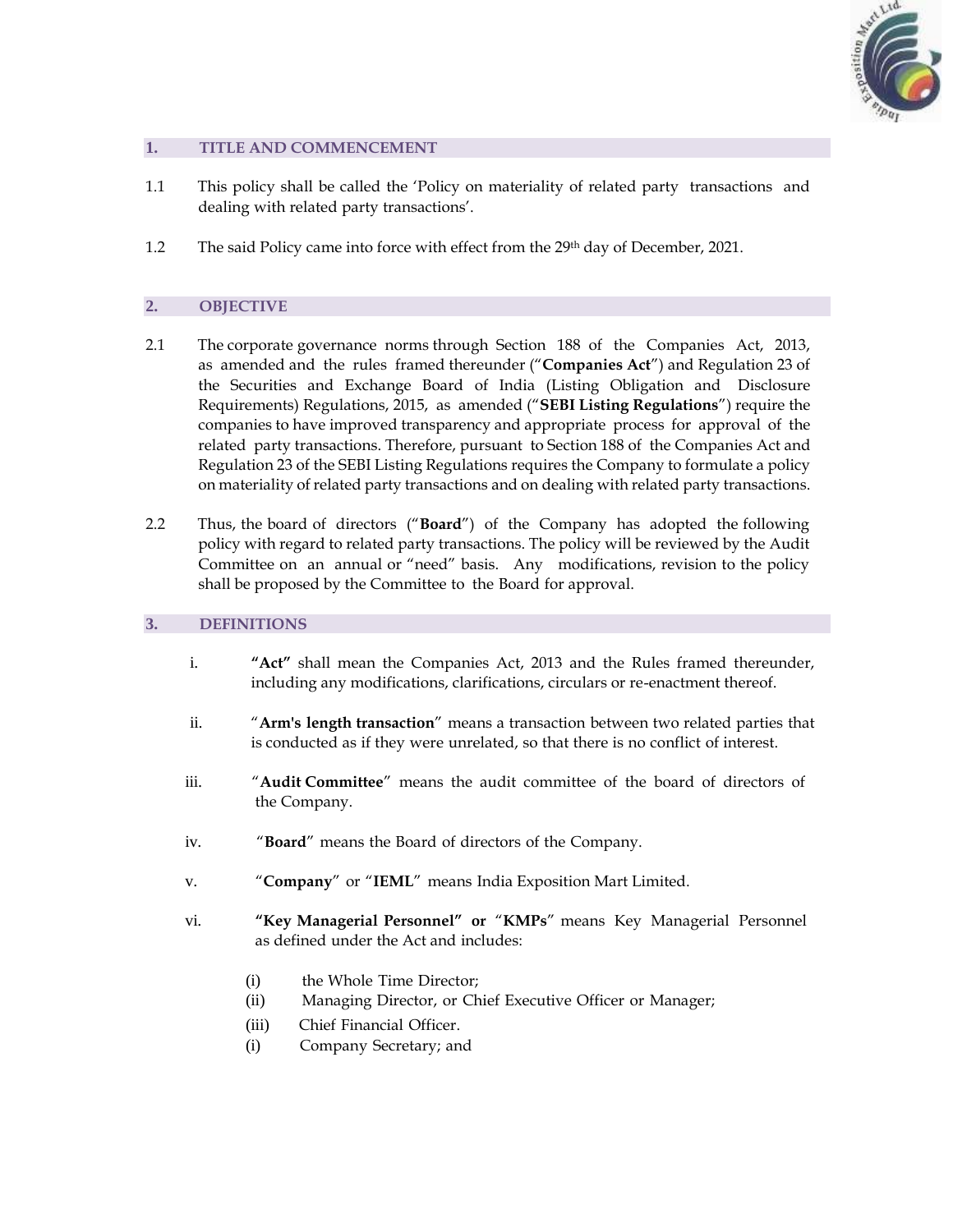

- vii. "**Material Related Party Transaction**" in relation to the Company means a related party transaction which individually or taken together with previous transactions with a related party during a financial year, exceeds ten per cent of the annual consolidated turnover of the Company as per the last audited financial statements of the Company.
- viii. "**Ordinary Course of Business**" with reference to a transaction with a related party means a transaction which is:
	- o Carried out in the normal course of business envisaged in accordance with the Memorandum of Association of the Company as amended from time to time;
	- o historical practice with a pattern of frequency;
	- o common commercial practice; or
	- o meets any other parameters/criteria as decided by the Board/Audit Committee, from time to time.
- (viii) "**Policy**" means this policy, as amended from time to time.
- (ix) "**Related Party**" in relation to the Company means a party related with the Company in any of the ways as laid down in section 2(76) of the Companies Act or under applicable accounting standards.
- (x) "**Related Party Transaction**" means a transfer of resources, services or obligations between a Company and a related party, regardless of whether a price is charged anda "transaction" with a related party shall be construed to include a single transactionor a group of transactions in a contract, and includes transactions as definedas a "related party transaction" under the relevant provisions of the Companies Act or the SEBI Listing Regulations or any other related law, regulation, standard.

# **4. INTERPRETATION**

- 4.1 Any words used in this Policy but not defined herein shall have the same meaning prescribed to it in the Companies Act 2013, the Securities and Exchange Board of India Act, 1992, as amended, or rules and regulations made thereunder including the SEBI Listing Regulations, the applicable accounting standards or any other relevant legislation/law applicable to the Company.
- 4.2 The reference to the masculine gender in the Policy shall be deemed to include a reference to feminine gender.
- 4.3 In case of any dispute or difference upon the meaning/interpretation of any word or provision in this policy, the same shall be referred to the Audit Committee and the decision of the Audit Committee shall be final. In interpreting such term/provision, the Audit Committee may seek the help of any of the officers of the Company or an external expert as it deems fit.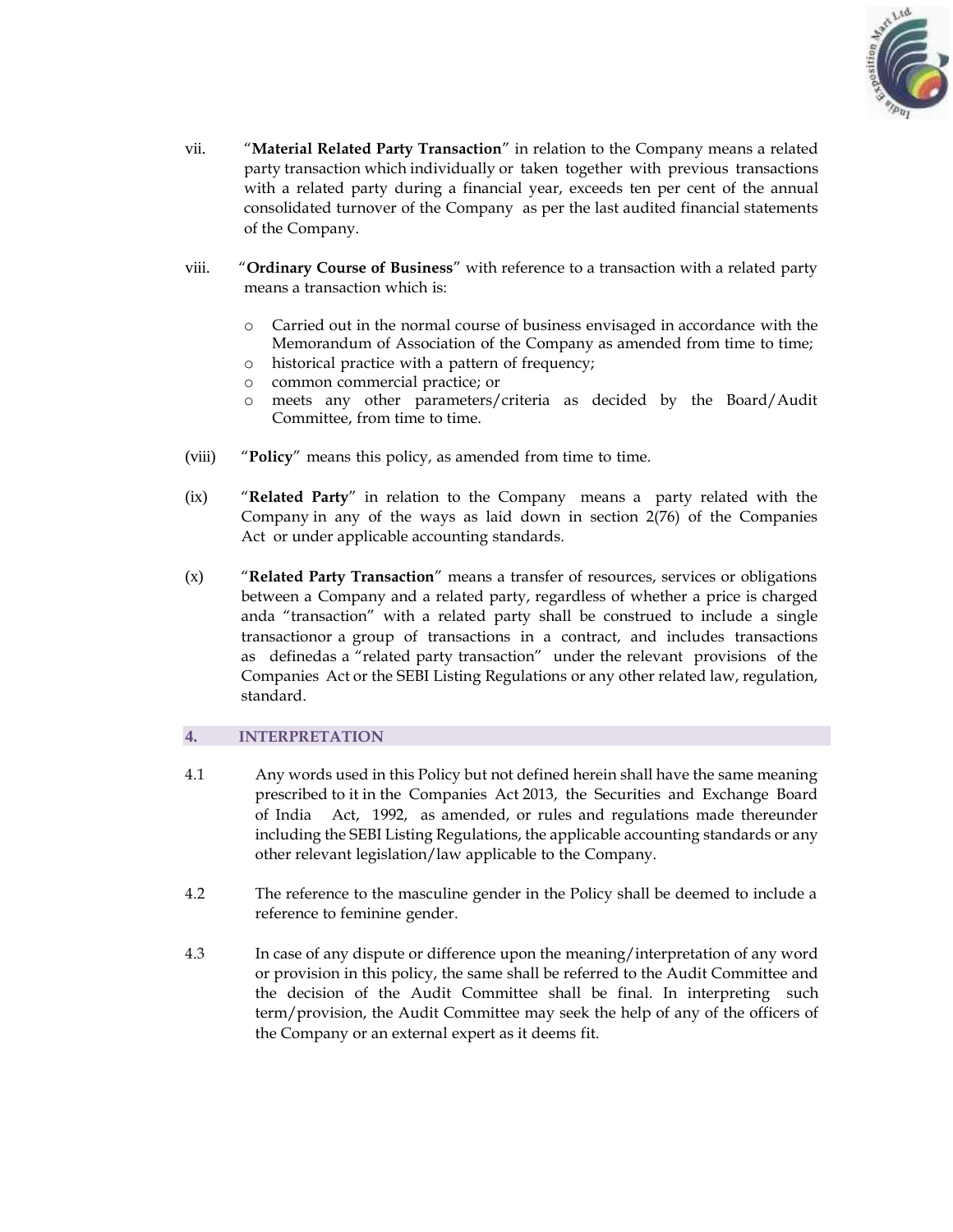

#### **5. PROCEDURE**

#### **5.1 Disclosure by Directors**

- 5.1.1 Every director shall at the beginning of the financial year provide information by way of written notice to the Company regarding his concern or interest in the entity with specific concern to parties which may be considered as Related Party with respect to the Company and shall also provide the list of relatives which are regarded as Related Party as per this Policy.
- 5.1.2 Directors shall also provide information regarding their engagement with other entity during the financial year which may be regarded as related party according to this Policy.
- **5.2 Identification of Transaction with Related Parties**
- 5.2.1 All Directors and Key Managerial Personnel (KMPs) shall intimate/give notice to the Company or Audit Committee of any potential Related Party Transaction involving him or her or his or her relative, including any additional information about the transaction that the Board/Audit Committee may reasonably request. Audit Committee will determine whether a transaction does constitute a Related Party Transaction requiring compliance with this Policy.
- 5.2.2 Each Director and Key Managerial Personnel shall make an annual declaration to the Company and this declaration shall be placed before the Audit Committee and the Board of Directors at their first meeting held at the succeeding financial year.
- 5.2.3 Any change in the interest or list of relatives shall be disclosed by the Directors and KMPs by way of declaration to the Company.

#### **6. APPROVAL OF RELATED PARTY TRANSACTIONS**

#### **6.1 Audit Committee**

- 6.1.1 Details of all or any Related party transactions will be placed at the meeting of Audit Committee for review and approval. Any member of the Committee or the Directors of the Board having existing or potential interest in any Related Party Transaction will in terms of Chapter XII Rule 15(2) shall not be present at the meeting during the discussions on the subject matter and shall recuse himself or herself and abstain from discussion and voting on the approval of the Related Party Transaction. All the transactions which are identified as Related Party Transactions should be preapproved by the Audit Committee before entering into such transaction.
- 6.1.2 While discussing the related party transactions, the Audit Committee shall consider below mentioned factors:
	- i. Name of party and details explaining nature of relationship;
	- ii. Duration of the contract and particulars of the contract and arrangement;
	- iii. Nature of transaction and material terms thereof including the value, if any;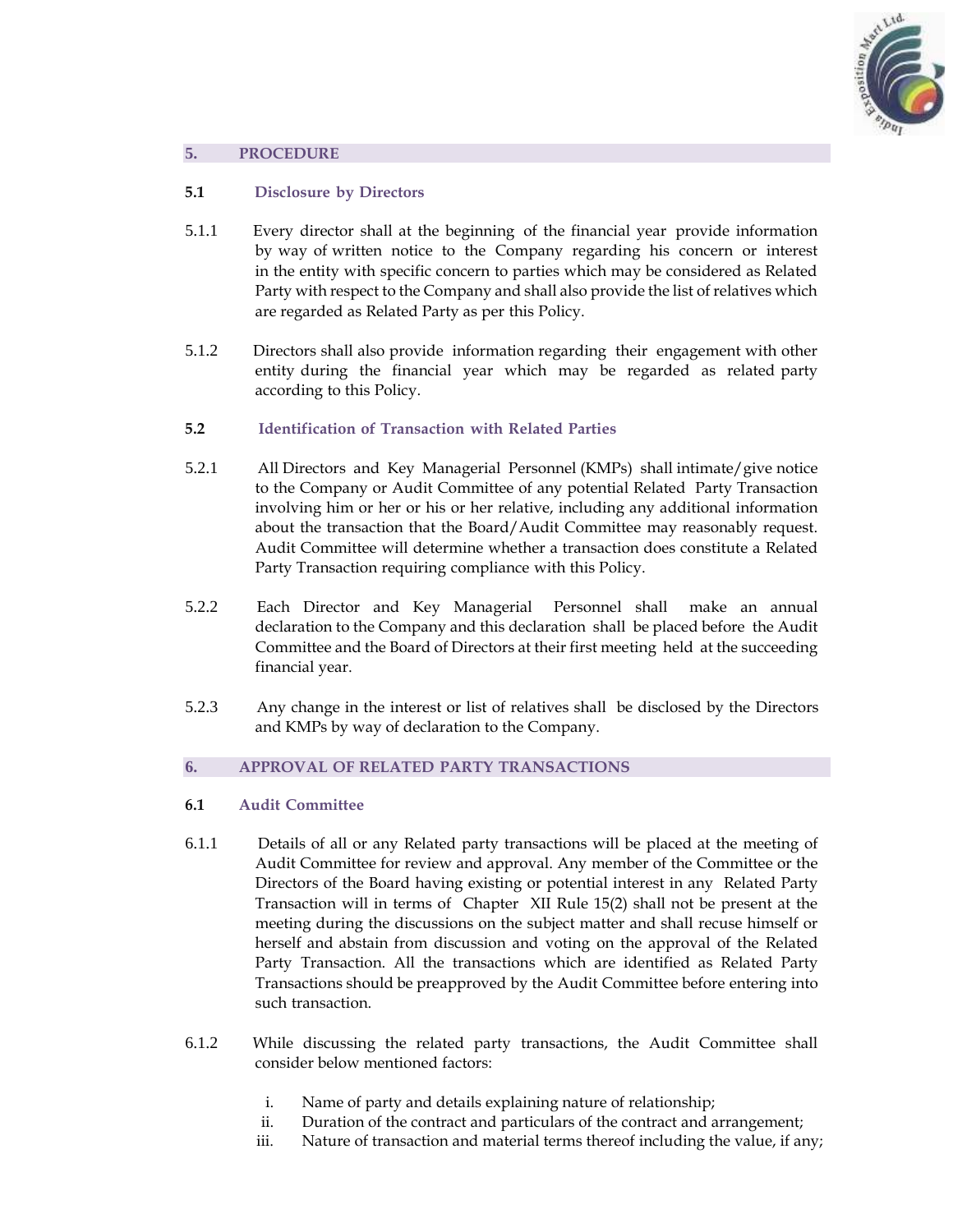

- iv. Manner of determining the pricing to ascertain whether the same is at arm's length;
- v. Business rationale for entering into such transaction; and
- vi. Any other information relevant or important for the Board to take a decision on the proposed transaction.
- 6.1.3 In determining whether to approve a Related Party Transaction, the Committee will consider the following factors, among others, to the extent relevant to the Related Party Transaction:
	- i. Whether the terms of the Related Party Transaction are fair and on arm's length basis to the Company and would apply on the same basis if the transaction did not involve a Related Party;
	- ii. Whether there are any compelling business reasons / rationale for the Company to enter into the Related Party Transaction and the nature of alternative transactions, if any;
	- iii. Whether the Related Party Transaction would affect the independence of an independent Director;
	- iv. Whether the proposed transaction includes any potential reputational risk issues in connection with or as a result of the proposed transaction;
	- v. Whether the Company was notified about the Related Party Transaction before its commencement and if not, why pre-approval was not sought and whether subsequent ratification is allowed and would be detrimental to the Company; and
	- vi. Whether the Related Party Transaction would present an improper conflict of interest for any Director or Key Managerial Personnel of the Company, taking into account the size of the transaction, the overall financial position of the Director, Executive Officer or other Related Party, the direct or indirect nature of the Director's, Key Managerial Personnel's or other Related Party's interest in the transaction and the ongoing nature of any proposed relationship and any other factors the Board/Committee deems relevant.
- 6.1.4 The Audit Committee may grant omnibus approval for Related Party Transactions proposed to be entered into by the Company subject to the following conditions:
	- i. The Audit Committee shall lay down the criteria for granting the omnibus approval in line with the Policy on Related Party Transactions of the Company and such approval shall be applicable in respect of transactions which are repetitive in nature.
	- ii. The Audit Committee shall satisfy itself the need for such omnibus approval and that such approval is in the interest of the Company;
	- iii. Such omnibus approval shall specify (i) the name/s of the related party, nature of transaction, period of transaction, maximum amount of transaction that can be entered into, (ii) the indicative base price / current contracted price and the formula for variation in the price if any and (iii) such other conditions as the Audit Committee may deem fit;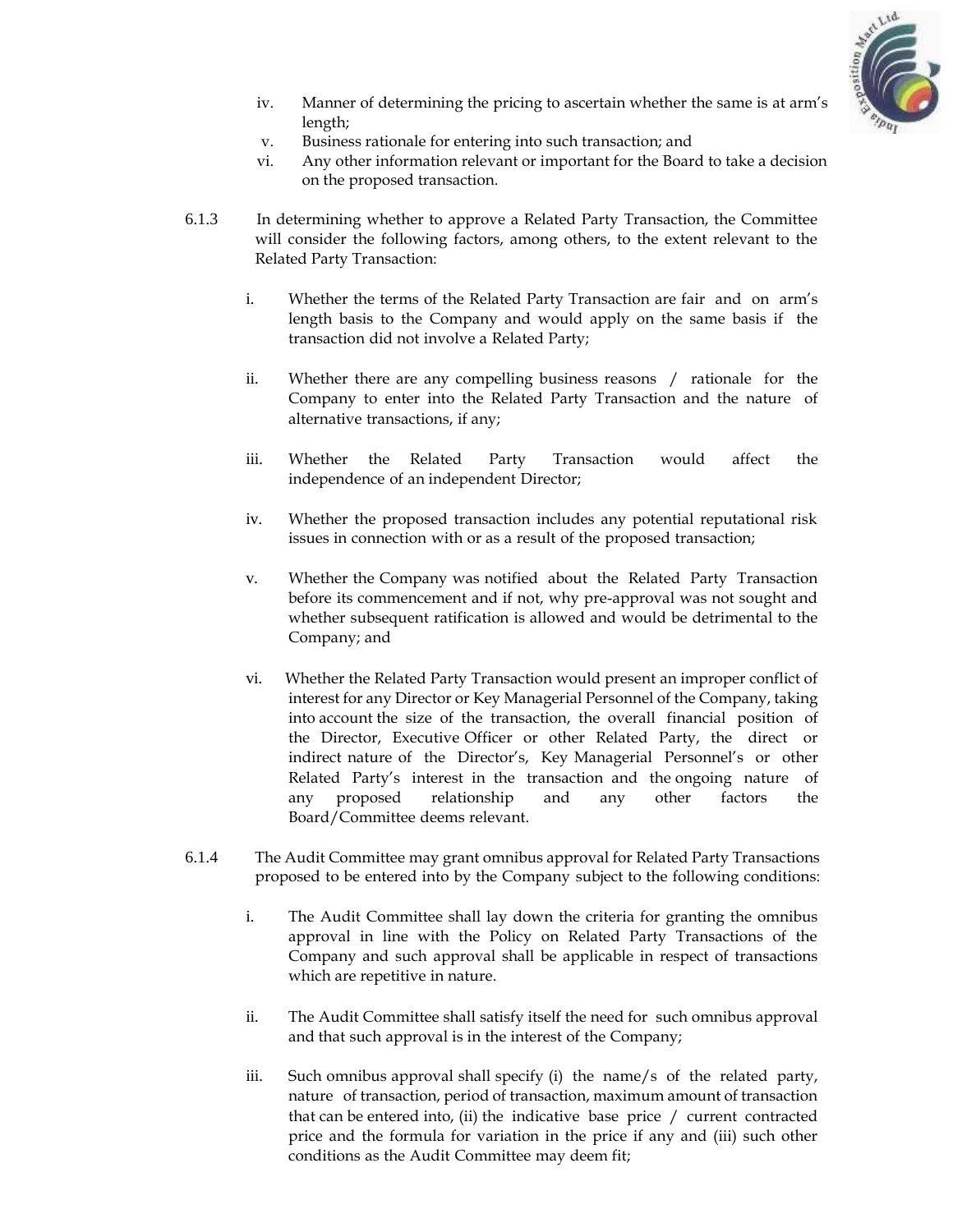

Provided that where the need for Related Party Transaction cannot be foreseen and aforesaid details are not available, Audit Committee may grant omnibus approval for such transactions subject to their value not exceeding Rs.1 crore per transaction.

- iv. Audit Committee shall review, at least on a quarterly basis, the details of Related Party Transactions entered into by the Company pursuant to each of the omnibus approval given.
- v. Such omnibus approvals shall be valid for a period not exceeding one year and shall require fresh approvals after the expiry of one year.

#### **6.2 Approval of Board of Directors**

- 6.2.1 In case of Related Party Transaction is entered which is not in the ordinary course of business or not at arm's length transaction, whether or not it is a material Related Party Transaction, prior approval of the Board through a resolution passed at the meeting of the Board shall be necessary.
- 6.2.2 Where a director is interested in any contract or arrangement with a Related Party, such director shall not be present at the meeting during discussions on the subject matter of the resolution relating to such contract or arrangement.
- 6.2.3 The policy shall be reviewed by the Board on yearly basis.

#### **6.3 Approval of Shareholders**

- 6.3.1 All material related party transactions shall require prior approval of the shareholders at their meeting through ordinary resolution.
- 6.3.2 All Related Parties shall abstain from voting on any such resolutions for approving material related party transactions whether the entity is a Related Party to the particular transaction or not.
- 6.3.3 Where a related party transactions is not in the ordinary course of business, or not at arm's length price and exceeds certain thresholds as prescribed under Section 188 of the Companies Act, 2013, it shall require shareholders' approval by a resolution. The Related Parties shall abstain from voting in case of Related Party Transactions requiring approval of shareholders.
- 6.3.4 Provided, the shareholders' approval is not required for the transactions entered into between the Company and its wholly owned subsidiaries whose accounts are consolidated with the Company and placed before the shareholders at the general meeting for approval.
- **6.4 Process for Dealing with Related Party Transactions entered by the company**
- 6.4.1 List of all the related parties in relation to the Company shall be updated from time to time. Accordingly, every department shall, prior to entering in to any such contract or arrangement with a related party, ascertain whether the proposed contract or arrangement satisfies the approval mechanism prescribed under this